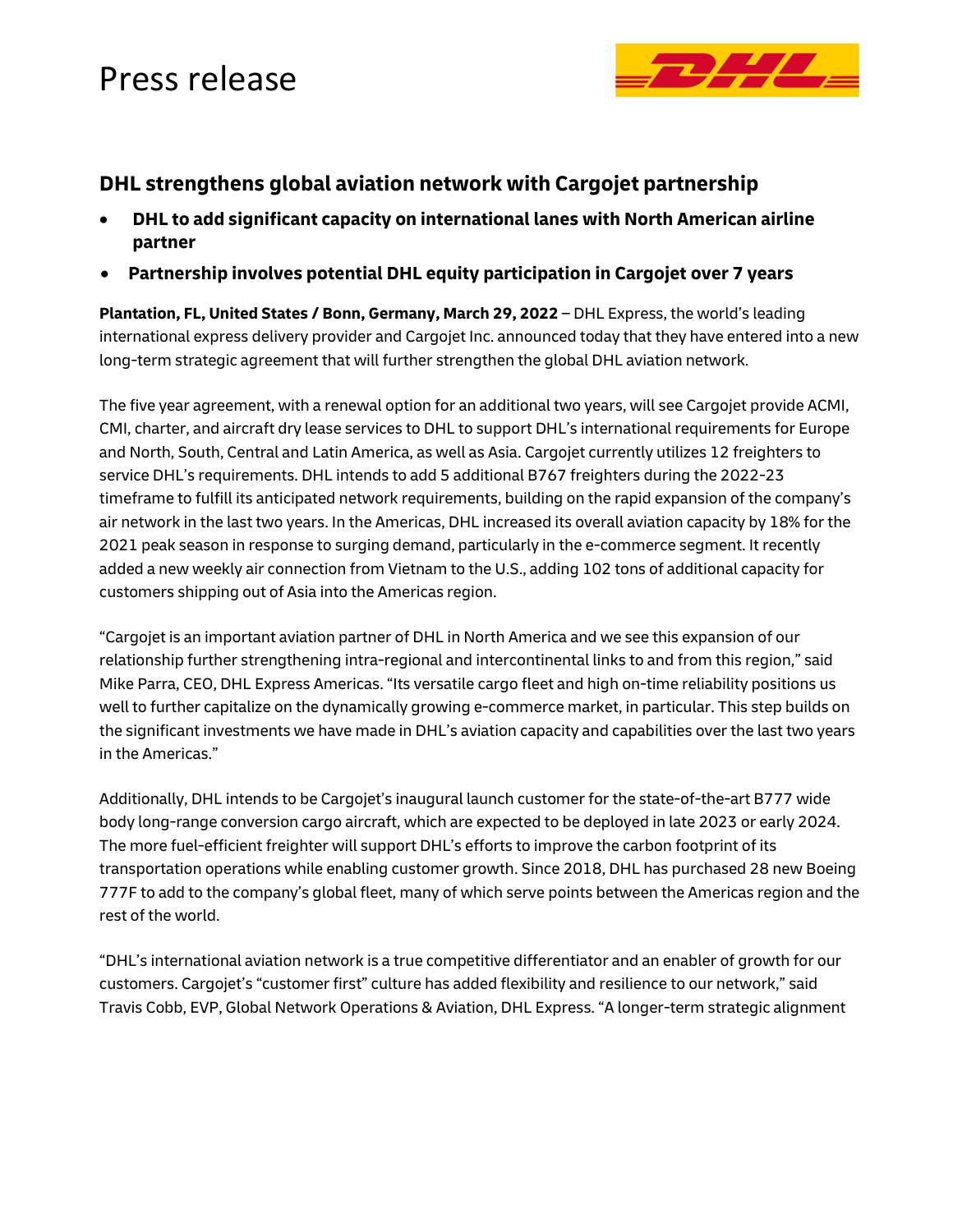# Press release



with Cargojet will bring additional capacity and allow us to continue delivering the highest levels of service quality to the market."

"Earning the trust and confidence of Deutsche Post DHL Group is a remarkable milestone in Cargojet's journey. We are even more excited about the opportunity to add value and earn the right to be a long-term strategic partner each and every day." said Cargojet's Chief Executive Officer Ajay Virmani. "This strategic partnership is a real tribute to our people who have worked extremely hard all through the pandemic while maintaining the industry best on-time performance and flexibility that has allowed us to earn this business".

In addition, to align interests and strengthen the long-term strategic relationship, Cargojet will issue to DHL warrants to acquire up to 9.5 percent of Cargojet's outstanding voting shares (on a non-diluted basis as of the date hereof) at a price of C\$158.92 per share (based on the 20-day volume weighted average trading price immediately prior to the date hereof) over a period of seven years, with vesting tied to the delivery by DHL of up to C\$2.3 billion in business volume during the same term.

**– End –**

#### **Media Contact:**

Deutsche Post DHL Group Media Relations, DHL Express Daniel McGrath / Pamela Duque E-mail: [CSBAmericas@dhl.com](mailto:CSBAmericas@dhl.com)

On the Internet: [dpdhl.com/press](https://www.dpdhl.com/press) Follow us at[: twitter.com/DeutschePostDHL](https://www.twitter.com/DeutschePostDHL)

#### **Notice on Forward Looking Statements**

Certain statements contained herein constitute "forward-looking statements". Forward-looking statements look into the future and provide an opinion as to the effect of certain events and trends on the business. Forward-looking statements may include words such as "plans," "intends," "anticipates," "should," "estimates," "expects," "believes," "indicates," "targeting," "suggests" and similar expressions. These forward-looking statements are based on current expectations and entail various risks and uncertainties. Reference should be made to DHL's public disclosure record, including its 2021 annual report, for a summary of major risks. Actual results may materially differ from expectations, if known and unknown risks or uncertainties affect DHL's business, or if the estimates or assumptions prove inaccurate. DHL assumes no obligation to update or revise any forward-looking statement, whether as a result of new information, future events or any other reason, other than as required by applicable securities laws.

**DHL –** The logistics company for the world